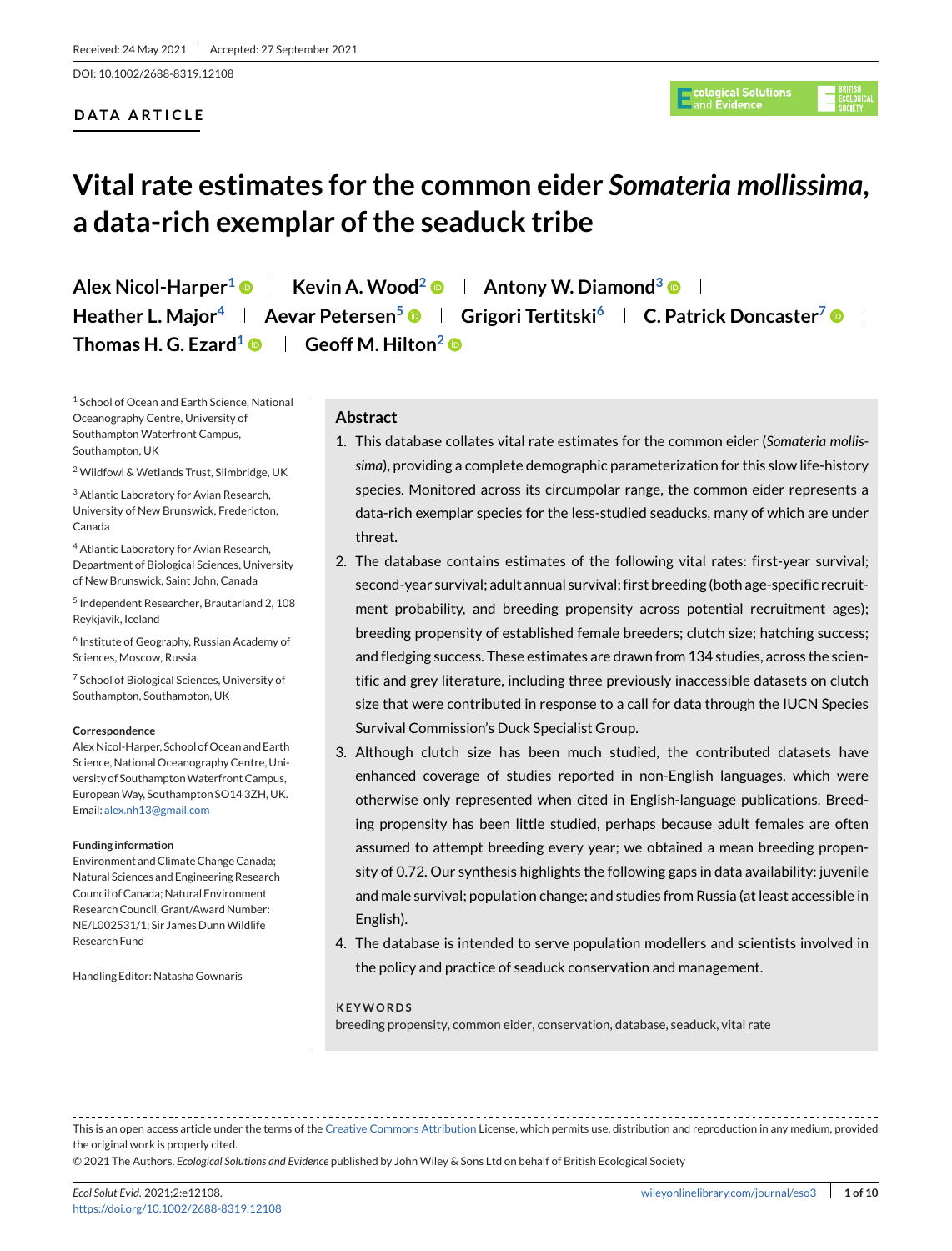# **1 INTRODUCTION**

A constrained speed of recovery following disturbance often imperils species with slow life histories, characterized by relatively high survival, delayed maturity and low or highly variable reproductive output across a number of breeding attempts (Musick, [1999;](#page-4-0) Purvis et al., [2000;](#page-5-0) Quetglas et al., [2016\)](#page-5-0). One such group is the seaducks, a waterfowl tribe (Mergini) dependent on marine ecosystems for at least part of the life cycle and threatened by various hazards including oil spills, fisheries bycatch and disease (Bellebaum et al., [2012;](#page-4-0) Boyd et al., [2015\)](#page-4-0). The large portions of seaduck life cycles spent in remote, high latitude regions render monitoring logistically difficult and costly, leading to a lack of sufficient demographic knowledge for many populations (Bellebaum et al., [2012;](#page-4-0) Bowman et al., [2015\)](#page-4-0).

A number of seaduck species and populations are believed to be in decline, although specific drivers have yet to be identified in many cases (Bowman et al., [2015;](#page-4-0) IUCN, [2021;](#page-4-0) SDJV, [2007\)](#page-5-0). Even the beststudied species, the common eider (*Somateria mollissima*) (Horswill & Robinson, [2015;](#page-4-0) Skarphedinsson, [1996\)](#page-5-0) is classed by the IUCN as near threatened with an 'unknown' global population trend (BirdLife International, [2018\)](#page-4-0). This is not due to a lack of scientific or popular interest: the common eider is a charismatic species with a large Holarctic distribution, across which it has come into direct contact with humans through hunting and eiderdown farming since at least the seventh century (Berglund, [2009;](#page-4-0) Goryashko, [2020;](#page-4-0) Waltho & Coulson, [2015\)](#page-5-0). Additionally, population ecologists are particularly interested in the females' extreme breeding biology: as partial capital resource breeders with uniparental incubation, females must acquire all requisite energy prior to egg laying, since incubation involves a monthlong fast, during which up to half of the individual's body mass is lost (Harðardóttir et al., [1997;](#page-4-0) Yoccoz et al., [2002;](#page-5-0) Waltho & Coulson, [2015\)](#page-5-0).

Unsurprisingly for a widespread species of conservation concern, the common eider has been studied in multiple environments, providing insight into varied influences on demography (Frederiksen et al., [2005\)](#page-4-0). Indeed, the common eider has six recognized subspecies partitioning its geographic range, which differ to some extent in ecology and population trends (Furness et al., [2010;](#page-4-0) Waltho & Coulson, [2015;](#page-5-0) BirdLife International, [2018\)](#page-4-0). While individual studies can identify regionally specific management priorities (e.g. Noel et al., [2021\)](#page-5-0), range-wide synthesis provides a valuable overview of the species as a whole. This is important for the common eider, which is classed as Vulnerable in Europe, and at risk of being classed as globally Threatened, pending evidence for more severe or widespread declines (BirdLife International, [2015, 2018\)](#page-4-0); although note that various conservation plans are in place or forthcoming (CAFF, [1997;](#page-4-0) AEWA, [2020\)](#page-4-0).

Collation of common eider vital rates from across the geographic range will have value in evidence-based management of the species, and in providing a data-rich exemplar for modelling the less wellstudied seaducks. Such a synthesis should help to condense the 'burden of knowledge' faced by practitioners and policymakers, facilitating information exchange and efficient decision making (Carpenter et al., [2009;](#page-4-0) Pullin, [2012;](#page-5-0) Fabian et al., [2019\)](#page-4-0). With complete datasets of

life-history parameters purported unavailable for 'most avian species, including sea ducks' (Flint, [2015,](#page-4-0) p. 65), we aimed to assemble one for the common eider.

We focused on the vital rates required to parameterize matrix population models (MPMs), which are used widely by population ecologists and conservation biologists to project population dynamics over time (Caswell, [2001;](#page-4-0) Logofet & Salguero-Gómez, [2021\)](#page-4-0). MPMs streamline this process by representing stage-structured life histories in a mathematical format facilitating neat 'book-keeping' of vital rates (Caswell, [1997;](#page-4-0) Mills, [2012\)](#page-4-0). Given the common eider's long lifespan and deferred recruitment, as well as females' relative ease of capture during breeding, we suspected that a useful proportion of the numerous common eider studies would include age-structured observations, allowing for more complex models and correspondingly tailored management recommendations.

# **2 MATERIALS AND METHODS**

We surveyed published academic and grey literature via keyword searches (e.g. '*Somateria mollissima*', 'clutch size') through Google Scholar, 'citation snowballing' (pursuing reference trails; see, e.g. Greenhalgh & Peacock, [2005\)](#page-4-0), and cross-referencing authors' personal databases. Additionally, a call for data was posted on the IUCN Species Survival Commission's Duck Specialist Group website [\(www.ducksg.](http://www.ducksg.org/2018/10/seaducks/the-not-so-common-eider-can-you-help/) [org/2018/10/seaducks/the-not-so-common-eider-can-you-help/\)](http://www.ducksg.org/2018/10/seaducks/the-not-so-common-eider-can-you-help/), circulated through the corresponding mailing list, and advertised by ANH on Twitter in January 2019 and at conferences (the British Ecological Society's 'Quantitative Ecology' meeting in July 2019, the European Ornithologists' Union Conference in August 2019 and the Ecological Society of America's annual meeting in August 2020) thereafter. The call for data elicited three previously inaccessible datasets, of which one was recorded in Icelandic and another in Russian, broadening language coverage since non-English language reports were otherwise only covered by citations in English-language publications. We acknowledge that more needs to be done to reduce bias from monolingual data searches and calls (Nuñez & Amano, [2021\)](#page-5-0).

Accessible vital rate estimates, and associated metadata, were collated in a relational database in Microsoft Excel, linked by a unique ID number associated with each study (or unique unpublished combinations thereof). A list of data sources used in the study are provided in the Data sources section. We included the following vital rates: firstyear survival (measured either from hatching, or from fledging, to 1 year old), second-year survival, adult survival, breeding propensities for 2- to 5-year-olds (both probability of having recruited at a given age and breeding propensity at a given age), adult female breeding propensity, clutch size, hatching success and fledging success (alternatively included in first-year survival where measured from hatching). We define (i) hatching success as the proportion of all laid eggs that hatch (if probability of successful nesting – i.e. of at least one egg hatching – was provided, we used it to calculate hatching success where feasible) and (ii) fledging success as the proportion of hatchlings that fledge.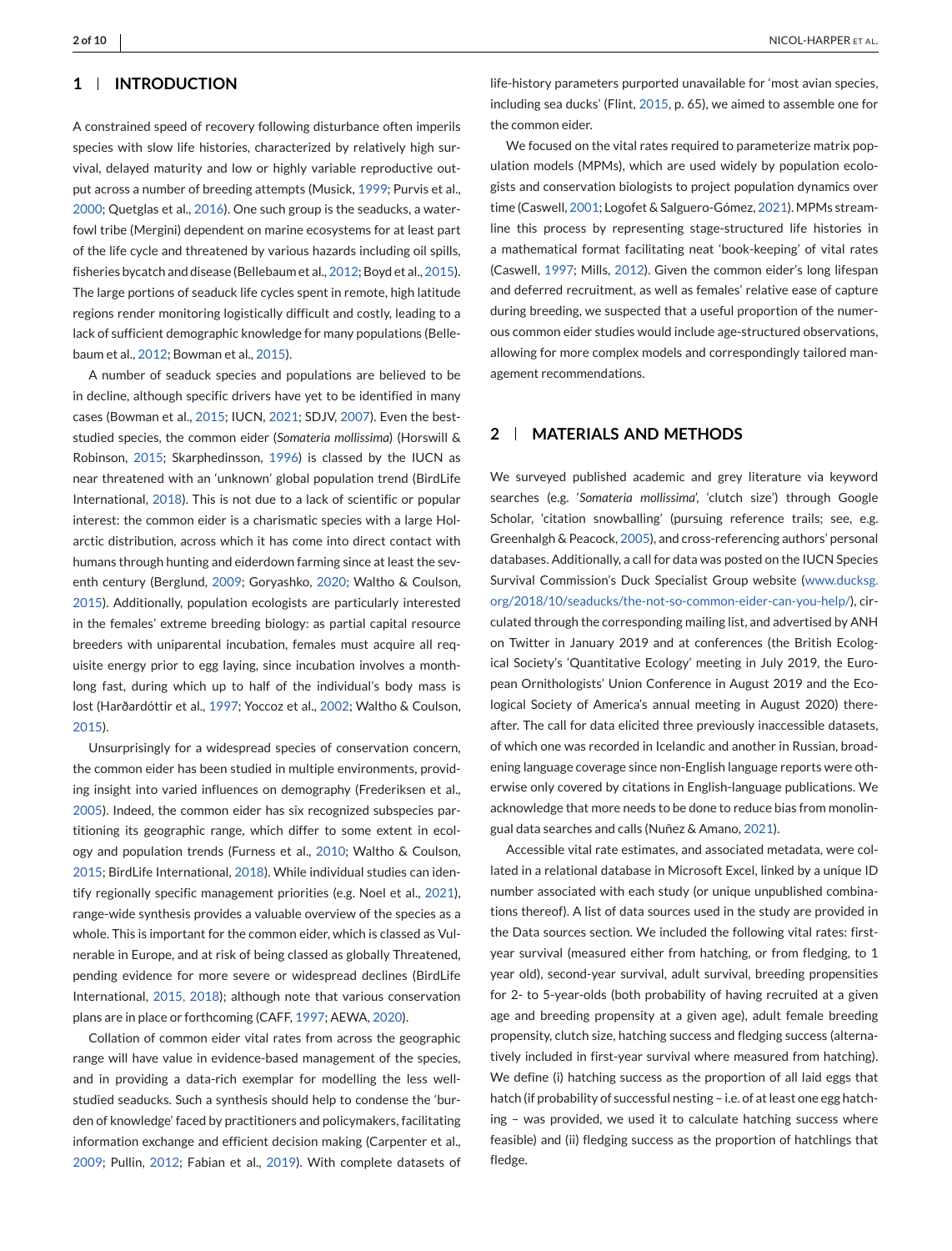<span id="page-2-0"></span>The two forms of breeding propensities for 2- to 5-year-olds correspond to two of the recruitment quantities discussed by Pradel and Lebreton [\(1999\)](#page-5-0): the probability of having recruited at a given age, which sums to 1 across all possible ages of recruitment, is equivalent to their  $\alpha_i$  (specifically, the second version described on p. S80); breeding propensities at age *i* ( $2 \le i \le 5$ ) correspond to their  $a_i$ . Vital rates referring to subadults are assumed to refer to both sexes, whereas adult survival may refer to either sex or both (specified in the database), while adult breeding propensity has thus far only been estimated for females.

Where provided by the authors, we recorded the following metadata at the study level: location (country and geographic coordinates); subspecies; and population trend (classified as increasing, decreasing, stable or variable). Further, for each estimate we recorded: sample size; variance measures (as provided and/or calculable from reported information); start and end years; and any covariates (freeform).

We did not formally screen studies, preferring instead to provide as complete a reference database as possible. We facilitate filtering with the following assignations: verification status (whether the source was seen in the original or cited by another verified source); precision (some estimates were simply the midpoints of observed ranges); and independence (which is not met when multiple estimates are provided by the same study, or when separate studies are based on the same datasets).

## **3 Usage notes**

The database is deposited in Dryad (Nicol-Harper et al., [2021\)](#page-4-0). The 'master' sheet provides study-level information, with each study being assigned a unique identifier: numeric 1–127 for published studies, upper case A-B for unpublished contributed datasets (ID 127/Ragnarsdóttir et al., [2021](#page-5-0) was contributed through the call for data but is published online, as an Icelandic-language publication not accessible through English-language searches), and lower case aa-ee for combinations of datasets reported in published studies (such as the combination: "Nyegaard, [2004](#page-5-0) as cited in Gilliland et al., 2009 [thesis]; H.G. Gilchrist unpubl. data" reported in Gilliland et al., [2009,](#page-4-0) Table 1). Estimates and associated metadata for each vital rate are then recorded in separate sheets, with the ID column relating back to the studies in the 'master' sheet. Vital rate sheets include columns to replace imprecise overall study-level population growth rate, geographical coordinates, and subspecies entries where appropriate; for example, if the study provided vital rate data for each of several locations. Further information specific to each column can be found in comment boxes associated with the headers (.xlsx file only), and both studies and estimates are further annotated in 'Comments' columns where relevant. A text file with an English translation by AP of the summary from ID 127/Ragnarsdóttir et al. [\(2021\)](#page-5-0) is also provided.

## **4 General patterns**

The call for data elicited a total of 21 responses, from academic institutions, governmental administrations, and NGOs across eight coun**TABLE 1** Number of studies and independent estimates per vital rate across our database

| <b>Vital</b><br>rate | <b>Number</b><br>of studies | Number of<br>independent<br>estimates | Unweighted<br>arithmetic<br>mean | <b>Units</b>                       |
|----------------------|-----------------------------|---------------------------------------|----------------------------------|------------------------------------|
| $S_a$                | 33                          | 42                                    | 0.87                             | Transition probability             |
| s <sub>1</sub> h     | 3                           | 3                                     | 0.37                             | Transition probability             |
| s 1 f                | 3                           | 3                                     | 0.75                             | Transition probability             |
| s <sub>2</sub>       | 7                           | 7                                     | 0.87                             | Transition probability             |
| Pfb_2                | 4                           | 4                                     | 0.20                             | Transition probability             |
| Pfb_3                | 3                           | 3                                     | 0.47                             | Transition probability             |
| Pfb 4                | $\mathbf{1}$                | $\mathbf{1}$                          | 0.38                             | Transition probability             |
| Pfb_5                | $\mathbf{1}$                | $\mathbf{1}$                          | 0.17                             | Transition probability             |
| BP <sub>2</sub>      | 3                           | 3                                     | 0.18                             | Transition probability             |
| BP <sub>3</sub>      | 3                           | 3                                     | 0.63                             | Transition probability             |
| BP <sub>4</sub>      | $\mathbf{1}$                | $\mathbf{1}$                          | 0.77                             | Transition probability             |
| BP eb                | 6                           | 6                                     | 0.72                             | Transition probability             |
| CS                   | 83                          | 252                                   | 4.17                             | Eggs                               |
| <b>HS</b>            | 26                          | 42                                    | 0.63                             | Rate (hatchlings per<br>egg)       |
| FS                   | 13                          | 15                                    | 0.22                             | Rate (fledglings per<br>hatchling) |

*Notes*: s\_1\_h, first-year survival from hatching; s\_1\_f, first-year survival from fledging; s\_2, second-year survival; s\_a, adult female annual survival; Pfb\_x , probability of first breeding at age *x*; BP\_x, breeding propensity at age *x* (regardless of recruitment status); BP\_eb, breeding propensity of established breeders; CS, clutch size; HS, hatching success; FS, fledging success. Note that FS and s\_1\_f together cover the same transition/s (hatching to 1 year old) as s\_1\_h, so users should select either the product of FS and s\_1\_f, or s\_1\_h, but no other combination of the three, to cover this section of the life cycle. Unweighted arithmetic means exclude non-independent estimates (see rm\_ind and rm\_ind.Justification columns for in/exclusion and criteria) and are rounded to two decimal places. Here we present values for the female subset of adult annual survival, as this represents the majority of the data; additional estimates and studies consider males and/or disaggregated sexes. Means for Pfb\_x exceed 1 across  $x = 2-5$  due to the estimates coming from different studies, which provided estimates for different subsets of the age range, for example summing to 1 over just two age categories if they only monitored recruitment at ages 2–3.

tries (i.e. the majority of breeding range states). Three datasets, all on clutch size, were incorporated into the database as a result. The full database included 134 studies (or unique unpublished combinations thereof). Some studies ( $n = 5$ ) do not contribute vital rates directly, but act as sources for unverified studies ( $n = 42$ ), and some estimates are non-independent (e.g. where a later study re-analyses a dataset presented in an earlier study). The numbers of studies and estimates varied greatly amongst the parameters, with some parameters having multiple estimates per study across years or locations (Table 1).

We were particularly interested in estimates of adult female breeding propensity, as it is often assumed to equal to 1 by default (e.g. Kats, [2007;](#page-4-0) Noer & Hansen, unpublished, as cited in Christensen & Hounisen, [2014\)](#page-4-0). In fact, the common eider is a relatively well-studied example of intermittent breeding, in which breeding attempts are interspersed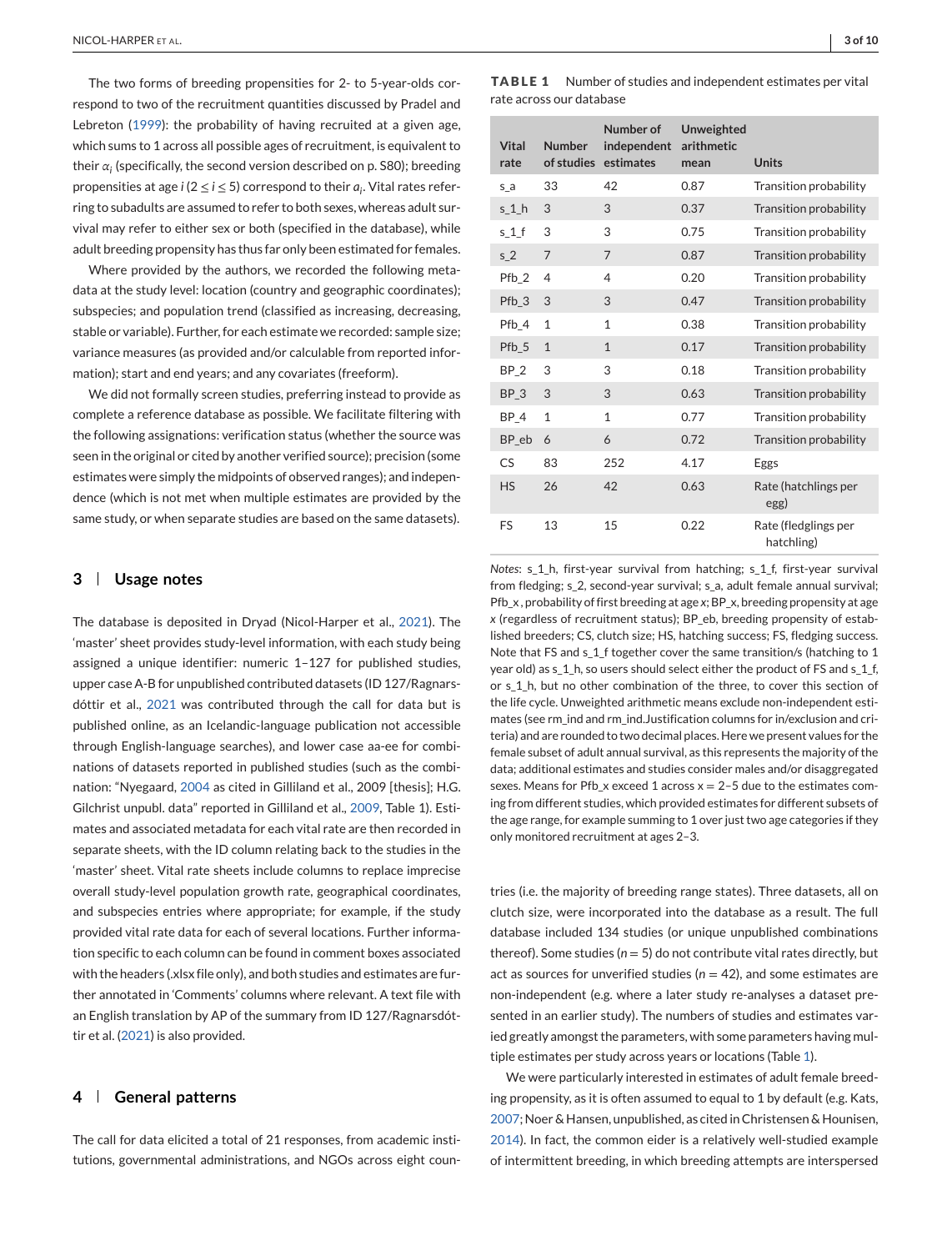**TABLE 2** Breeding propensity estimates for established (i.e. recruited) female common eiders. SD = standard deviation; SE = standard error;  $CrI = c$ redible intervals

| <b>Study</b>                 | <b>Breeding</b><br>propensity<br>estimate | Variance<br>measure   | Year(s) covered | Location                                 | <b>Comments</b>                                                            |
|------------------------------|-------------------------------------------|-----------------------|-----------------|------------------------------------------|----------------------------------------------------------------------------|
| Coulson (1984)               | 0.778                                     | Not given             | 1958-1981       | Coquet Island,<br>Northumberland, UK     | Updated by Coulson,<br>2010                                                |
| Swennen (1991)               | 0.65                                      | Not given             | 1989            | Vlieland, Netherlands                    | As cited in Kats<br>(2007)                                                 |
| <b>Coulson (2010)</b>        | 0.844                                     | Not given             | 1958-2005       | Coquet Island,<br>Northumberland, UK     |                                                                            |
| Koneff et al. (2017)         | 0.92                                      | $0.60 - 1.00$<br>(Cr) | N/A             | North America                            | Subspecies S. m.<br>dresseri only;<br>meta-analysis with<br>expert opinion |
| Jean-Gagnon et al.<br>(2018) | 0.45                                      | $0.142$ (SE)          | 2002-2013       | Southampton Island,<br>Nunavut, Canada   |                                                                            |
| Öst et al. (2018)            | 0.77                                      | $0.15$ (SD)           | 2003-2016       | Tvärminne, Finland                       |                                                                            |
| Tjørnløv et al. (2019)       | 0.70                                      | Not given             | N/A             | Netherlands; Denmark;<br>Sweden: Finland | Via back-calculation<br>to fit population<br>growth rate                   |

with years of non-breeding, which has been described as one of the least-understood reproductive parameters in vertebrates (Reed et al., [2004\)](#page-5-0). We found estimates ranging from 0.45 in Arctic Canada to 0.92 in a meta-analysis of vital rates for the *dresseri* subspecies across North America (Table 2).

In addition to the uneven distribution of study effort across the vital rates (Table [1\)](#page-2-0), the database reveals a number of gaps in data availability. First, due to the relative ease of trapping nesting female common eiders (Waltho & Coulson, [2015\)](#page-5-0), most survival estimates relate to adult females rather than males or juveniles. Since males are rarely the limiting sex, most seaduck MPMs are female-only, although having additional estimates of male survival could help to distinguish sex-specific mortality (Flint, [2015;](#page-4-0) Allen et al., [2019;](#page-4-0) Tjørnløv et al., [2019\)](#page-5-0). Second, only a small minority of studies provided enough information to categorize population trend; while we appreciate that much data-gathering relates to finer-scale questions, we suspect that a broad-scale categorization would be possible in many cases, facilitating greater contextualization of reported demographic parameters. Finally, our database has a notable relative lack of data from Russia, in contrast to its large extent encompassing the disparate ranges of two common eider subspecies. While our call for data added a previously inaccessible dataset to complement three Russian studies cited by English-language publications, we hope that the gap will be further filled through multilingual data-gathering exercises and international collaboration.

#### **ACKNOWLEDGEMENTS**

This work was supported by a UK Natural Environment Research Council SPITFIRE DTP award (NE/L002531/1) to ANH. Work at Machias Seal Island [database study A] is funded by grants to AWD and HLM from Environment and Climate Change Canada, Natural Sciences

and Engineering Research Council of Canada, and Sir James Dunn Wildlife Research Fund. The authors thank all respondents to the call for data, in addition to the IUCN Species Survival Commission's Duck Specialist Group, particularly Richard Hearn. ANH gratefully acknowledges the British Ornithologists' Union for a Member Travel Award, which supported attendance to the European Ornithologists' Union Conference in August 2019, where the call was publicized in person. AWD and HLM thank the funders and many field technicians involved in data collection at Machias Seal Island. The authors thank Morten Frederiksen, Sveinn Are Hanssen and an anonymous reviewer for helpful comments improving this manuscript.

## **CONFLICT OF INTEREST**

The authors declare no conflict of interest.

#### **AUTHORS' CONTRIBUTIONS**

ANH, CPD, THGE, GMH and KAW conceived the idea. ANH collated the data, organized the database, and led writing of the manuscript. AWD, HLM, AP and GT provided previously inaccessible datasets. All authors contributed critically to the drafts and gave final approval for publication.

#### **PEER REVIEW**

The peer review history for this article is available at [https://publons.](https://publons.com/publon/10.1002/2688-8319.12108) [com/publon/10.1002/2688-8319.12108](https://publons.com/publon/10.1002/2688-8319.12108)

## **DATA AVAILABILITY STATEMENT**

Database available from the Dryad Digital Repository: [https://doi.org/](https://doi.org/10.5061/dryad.x3ffbg7ks) [10.5061/dryad.x3ffbg7ks](https://doi.org/10.5061/dryad.x3ffbg7ks) (Nicol-Harper et al., [2021\)](#page-4-0). A list of data sources used in the study are provided in the Data sources section below.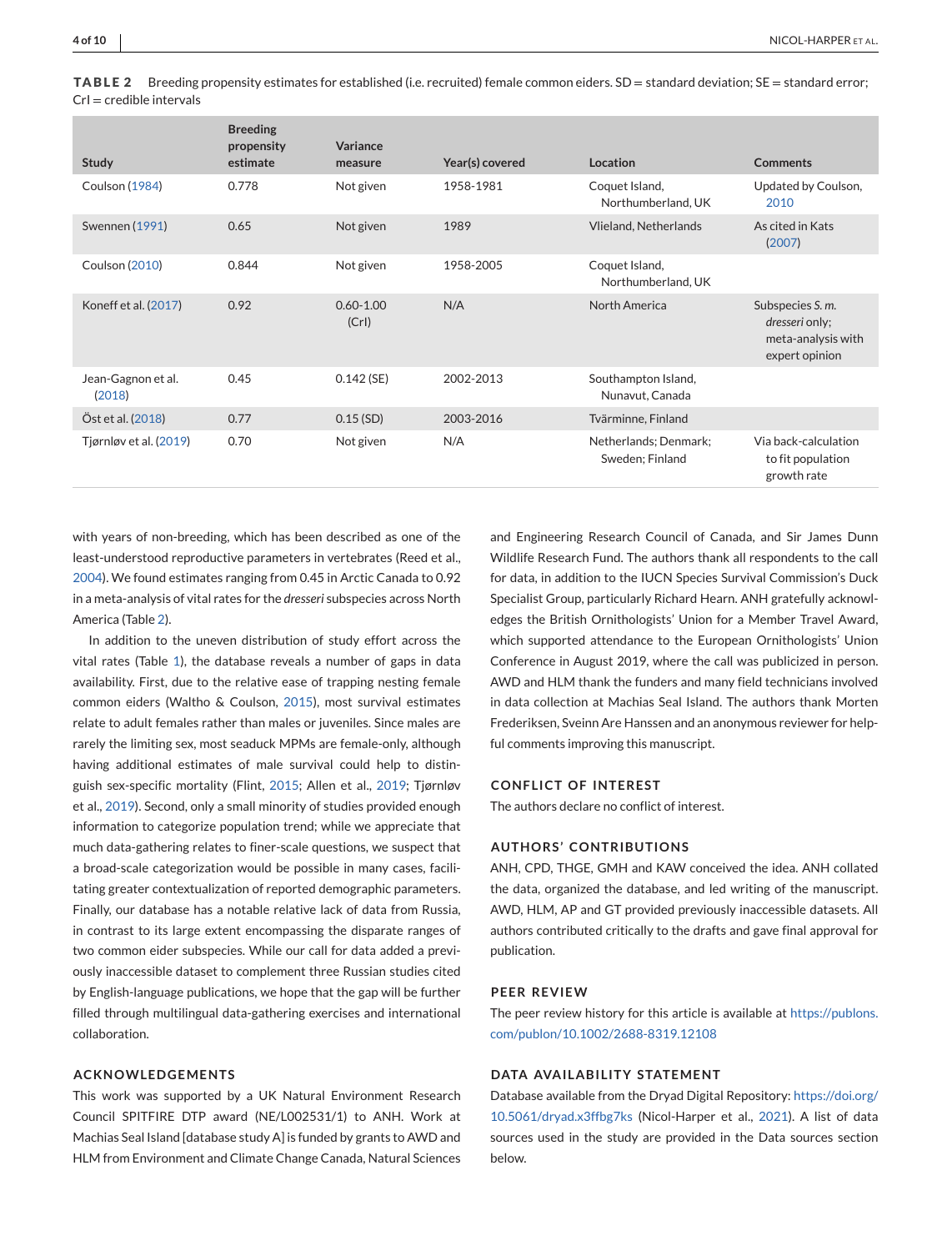## <span id="page-4-0"></span>**ORCID**

*Alex Nicol-Harpe[r](https://orcid.org/0000-0002-8684-9333)* <https://orcid.org/0000-0002-8684-9333> *Kevin A.Wood* <https://orcid.org/0000-0001-9170-6129> *AntonyW. Diamond* <https://orcid.org/0000-0003-2279-2988> *Aevar Peterse[n](https://orcid.org/0000-0002-3977-1238)* <https://orcid.org/0000-0002-3977-1238> *C. Patrick Doncaste[r](https://orcid.org/0000-0001-9406-0693)* <https://orcid.org/0000-0001-9406-0693> *Thomas H. G. Ezard* <https://orcid.org/0000-0001-8305-6605> *Geoff M. Hilton* <https://orcid.org/0000-0001-9062-3030>

## **REFERENCES**

- AEWA [Agreement on the Conservation of African-Eurasian Migratory Waterbirds]. (2020). Single Species Action Planning Workshop for the Common Eider (*Somateria mollissima*), 15–17 September 2020 [Online via /GoToMeeting]. [https://www.unep-aewa.org/sites/default/](https://www.unep-aewa.org/sites/default/files/document/aewa_es_iwg_inf_5_common_eider_meeting_report.pdf) [files/document/aewa\\_es\\_iwg\\_inf\\_5\\_common\\_eider\\_meeting\\_report.pdf](https://www.unep-aewa.org/sites/default/files/document/aewa_es_iwg_inf_5_common_eider_meeting_report.pdf)
- Allen, R. B., McAuley, D. G., & Zimmerman, G. S. (2019). Adult survival of common eiders in Maine. *Northeastern Naturalist*, *26*(3), 656. [https://doi.](https://doi.org/10.1656/045.026.0320) [org/10.1656/045.026.0320](https://doi.org/10.1656/045.026.0320)
- Bellebaum, J., Larsson, K., & Kube, J. (2012). *Research on sea ducks in the Baltic Sea*. Research Review. Gotland University. [https://www.diva-portal.org/](https://www.diva-portal.org/smash/get/diva2:706777/FULLTEXT01.pdf) [smash/get/diva2:706777/FULLTEXT01.pdf](https://www.diva-portal.org/smash/get/diva2:706777/FULLTEXT01.pdf)
- Berglund, B. (2009). *Fugela federum* in archaeological perspective eider down as a trade commodity in Prehistoric Northern Europe. *Acta Borealia*, *26*(2), 119–135. <https://doi.org/10.1080/08003830903372001>
- BirdLife International. (2015). *Somateria mollissima* (Europe). The IUCN Red List of Threatened Species 2015: e.T22680405A59970628. Downloaded on 21 January 2019.
- BirdLife International (2018). *Somateria mollissima*. The IUCN Red List of Threatened Species 2018: e.T22680405A132525971. Downloaded on 10 December 2018.
- Bowman, T. D., Silverman, S. G., Gilliland, S. G., & Leirness, J. B. (2015). Status and trends of North American sea ducks: Reinforcing the need for better monitoring. In J.-P. L. Savard, D. V. Derksen, D. V. Esler, & J.M. Eadie (Eds.), *Ecology and conservation of North American sea ducks*(pp. 1–27). Studies in Avian Biology (no. 46). CRC Press.
- Boyd, W. S., Bowman, T. D., Savard, J.-P. L., & Dickson, R. D. (2015). Conservation of North American sea ducks. In J.-P. L. Savard, D. V. Derksen, D. V. Esler, & J. M. Eadie (Eds.), *Ecology and conservation of North American sea ducks*(pp. 529–559). Studies in Avian Biology (no. 46). CRC Press.
- CAFF (Conservation of Arctic Flora and Fauna) Circumpolar Seabird Working Group. (1997). *Circumpolar eider conservation strategy and action plan*. CAFF International Secretariat.
- Carpenter, S. R., Armbrust, E. V., Arzberger, P. W., Chapin, F. S., Elser, J. J., Hackett, E. J., Ives, A. R., Kareiva, P. M., Leibold, M. A., Lundberg, P., Mangel, M., Merchant, N., Murdoch,W.W., Palmer, M. A., Peters, D. P. C., Pickett, S. T. A., Smith, K. K.,Wall, D. H., & Zimmerman, A. S. (2009). Accelerate synthesis in ecology and environmental sciences. *Bioscience*, *59*(8), 699– 701. <https://doi.org/10.1525/bio.2009.59.8.11>
- Caswell, H. (1997). Matrix methods for population analysis. In S. Tuljapurkar & H. Caswell (Eds.), *Structured population models in marine, terrestrial, and freshwater ecosystems*(pp. 19–58). Chapman & Hall.
- Caswell, H. (2001). *Matrix population models: Construction, analysis and interpretation* (2nd edn). Sinauer Associates.
- Christensen, T. K., & Hounisen, J. P. (2014). Managing hunted populations through sex-specific season lengths: A case of the common eider in the Baltic-Wadden Sea flyway population. *European Journal of Wildlife Research*, *60*(5), 717–726. <https://doi.org/10.1007/s10344-014-0840-1>
- Coulson, J. C. (1984). The population dynamics of the eider duck *Somateria mollissima* and evidence of extensive non-breeding by adult ducks. *Ibis*, *126*(4), 525–543. [https://doi.org/10.1111/j.1474-919X.1984.tb02078.](https://doi.org/10.1111/j.1474-919X.1984.tb02078.x) [x](https://doi.org/10.1111/j.1474-919X.1984.tb02078.x)
- Coulson, J. C. (2010). A long-term study of the population dynamics of common eiders *Somateria mollissima*: Why do several parameters

fluctuate markedly? *Bird Study*, *57*(1), 1–18. [https://doi.org/10.1080/](https://doi.org/10.1080/00063650903295729) [00063650903295729](https://doi.org/10.1080/00063650903295729)

- Fabian, Y., Bollmann, K., Brang, P., Heiri, C., Olschewski, R., Rigling, A., Stofer, S., & Holderegger, R. (2019). How to close the science-practice gap in nature conservation? Information sources used by practitioners. *Biological Conservation*, *235*, 93–101. [https://doi.org/10.1016/j.biocon.2019.](https://doi.org/10.1016/j.biocon.2019.04.011) [04.011](https://doi.org/10.1016/j.biocon.2019.04.011)
- Flint, P. L. (2015). Population dynamics of sea ducks: Using models to understand the causes, consequences, evolution, and management of variation in life history characteristics. In J.-P. L. Savard, D. V. Derksen, D. V. Esler, & J. M. Eadie (Eds), *Ecology and conservation of North American sea ducks* (pp. 63–96). Studies in Avian Biology (no. 46). CRC Press.
- Frederiksen, M., Harris, M. P., & Wanless, S. (2005). Inter-population variation in demographic parameters: A neglected subject? *Oikos*, *111*(2), 209–214. <https://doi.org/10.1111/j.0030-1299.2005.13746.x>
- Furness, R. W., Mable, B., Savory, F., Griffiths, K., Baillie, S. R., & Heubeck, M. (2010). Subspecies status of common eiders *Somateria mollissima* in Shetland based on morphology and DNA. *Bird Study*, *57*(3), 330–335. <https://doi.org/10.1080/00063657.2010.481708>
- Gilliland, S. G., G. Gilchrist, H, R., R, F., Robertson, G. J., Savard, J.-P. L., Merkel, F., & Mosbech, A. (2009). Evaluating the sustainability of harvest among northern common eiders *Somateria Mollissima Borealis* in Greenland and Canada. *Wildlife Biology*, *15*(1), 24–36. <https://doi.org/10.2981/07-005>
- Goryashko, A. (2020). *A wild bird and a cultured man (the common eider and Homo sapiens: Fourteen centuries together)*. Alexandra Goryashko and Alexander Kondratyev, Saint Petersburg. 496 pp. ISBN 978-5-902643- 49-4.
- Greenhalgh, T., & Peacock, R. (2005). Effectiveness and efficiency of search methods in systematic reviews of complex evidence: Audit of primary sources. *British Medical Journal*, *331*(7524), 1064–1065. [https://doi.org/](https://doi.org/10.1136/bmj.38636.593461.68) [10.1136/bmj.38636.593461.68](https://doi.org/10.1136/bmj.38636.593461.68)
- Harðardóttir, M., Guðmundsson, J., & Petersen, A. (1997). Þyngdartap æðarkolla *Somateria mollissima* á álegutíma. *Bliki*, *18*, 59–64 (in Icelandic, with English summary).
- Horswill, C., & Robinson, R. A. (2015). *Review of seabird demographic rates and density dependence* (JNCC Report no. 552). Joint Nature Conservation Committee, Peterborough. <http://eprints.gla.ac.uk/137220/>
- IUCN (2021). The IUCN red list of threatened species. Version 2020-3. <https://www.iucnredlist.org>
- Jean-Gagnon, F., Legagneux, P., Gilchrist, G., Bélanger, S., Love, O. P., & Bêty, J. (2018). The impact of sea ice conditions on breeding decisions is modulated by body condition in an arctic partial capital breeder. *Oecologia*, *186*(1), 1–10. <https://doi.org/10.1007/s00442-017-4002-5>
- Kats, R. K. H. (2007). *Common eiders Somateria mollissima in the Netherlands: The rise and fall of breeding and wintering populations in relation to stocks of shellfish* (PhD thesis). University of Groningen.
- Koneff, M. D., Zimmerman, G. S., Dwyer, C. P., Fleming, K. K., Padding, P. I., Devers, P. K., Johnson, F. A., Runge, M. C., & Roberts, A. J. (2017). Evaluation of harvest and information needs for North American sea ducks. *PloS ONE*, *12*(4), e0175411. <https://doi.org/10.1371/journal.pone.0175411>
- Logofet, D. O., & Salguero-Gómez, R. (2021). Novel challenges and opportunities in the theory and practice of matrix population modelling: An editorial for the special feature: "Theory and practice in matrix population modelling" of ecological modelling. *Ecological Modelling*, *443*, 109457. <https://doi.org/10.1016/j.ecolmodel.2021.109457>
- Mills, L. S. (2012). *Conservation of wildlife populations: Demography, genetics and management* (2nd edn.), John Wiley & Sons.
- Musick, J. A. (1999). *Life in the slow lane: Ecology and conservation of longlived marine animals*. American Fisheries Society Symposium 23. American Fisheries Society.
- Nicol-Harper, A., Wood, K., Diamond, A. W., Major, H. L., Petersen, A., Tetitski, G., Doncaster, C. P., Ezard, T. H. G., & Hilton, G. M. (2021). Data from: Vital rate estimates for the common eider *Somateria mollissima*, a datarich exemplar of the seaduck tribe. *Dryad Digital Repository*. [https://doi.](https://doi.org/10.5061/dryad.x3ffbg7ks) [org/10.5061/dryad.x3ffbg7ks.](https://doi.org/10.5061/dryad.x3ffbg7ks)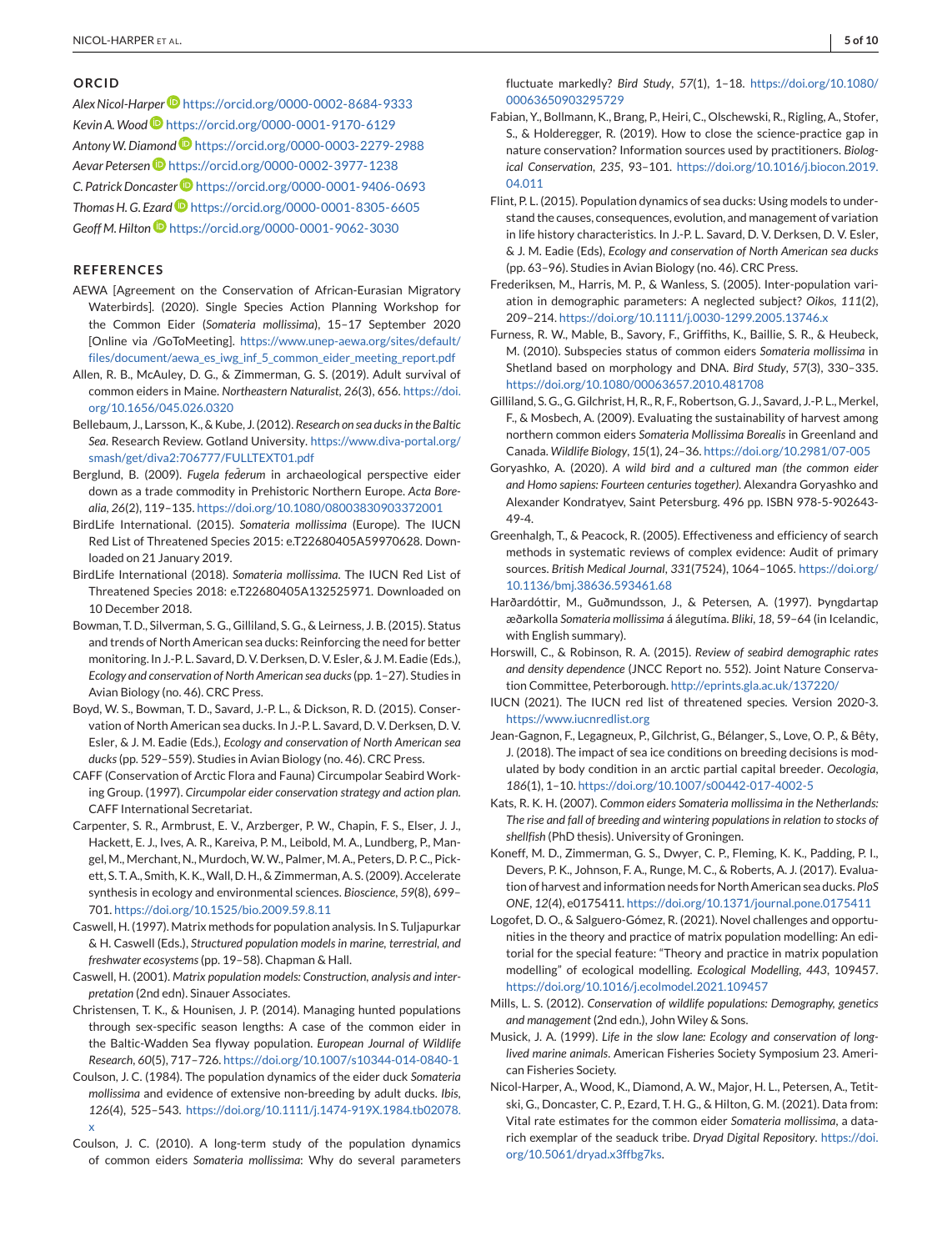- <span id="page-5-0"></span>Noel, K., McLellan, N., Gilliland, S., Allard, K. A., Allen, B., Craik, S., Demagny, A., English, M. D., Diamond, A., Giroux, J.-F., Hanson, A., Heusmann, H. W., King, L. E., Lepage, C., Major, H., McAuley, D., Meattey, D. E., Milton, G. R., Osenkowski, J., .., Mallory, M. L. (2021). Expert opinion on American common eiders in eastern North America: International information needs for future conservation. *Socio-Ecological Practice Research*, *3*, 153– 166. <https://doi.org/10.1007/s42532-021-00083-6>
- Nuñez, M. A., & Amano, T. (2021). Monolingual searches can limit and bias results in global literature reviews. *Nature Ecology & Evolution*, *5*(3), 264- 264. <https://doi.org/10.1038/s41559-020-01369-w>
- Nyegaard, H. (2004). *Reproductive success of the common eider Somateria mollissima in a colony in West Greenland* (MSc thesis). University of Copenhagen. (cited in Gilliland et al., 2009)
- [Öst et al., 2018]Öst, M., Lindén, A., Karell, P., Ramula, S., & Kilpi, M. (2018). To breed or not to breed: Drivers of intermittent breeding in a seabird under increasing predation risk and male bias. *Oecologia*, *188*(1), 129– 138. <https://doi.org/10.1007/s00442-018-4176-5>
- Pradel, R., & Lebreton, J.-D. (1999). Comparison of different approaches to the study of local recruitment of breeders. *Bird Study*, *46*(1), S74–S81. <https://doi.org/10.1080/00063659909477234>
- Pullin, A. S. (2012). Realising the potential of environmental data: A call for systematic review and evidence synthesis in environmental management. *Environmental Evidence*, *1*(1), 2. [https://doi.org/10.1186/](https://doi.org/10.1186/2047-2382-1-2) [2047-2382-1-2](https://doi.org/10.1186/2047-2382-1-2)
- Purvis, A., Gittleman, J. L., Cowlishaw, G., & Mace, G. M. (2000). Predicting extinction risk in declining species. *Proceedings of the Royal Society of London. Series B: Biological Sciences*, *267*(1456), 1947–1952. [https://doi.org/](https://doi.org/10.1098/rspb.2000.1234) [10.1098/rspb.2000.1234](https://doi.org/10.1098/rspb.2000.1234)
- Ragnarsdóttir, S. B., Thorstensen, S., & Metúsalemsson, S. (2021). Fuglalíf í óshólmum Eyjafjarðarár: Könnun 2020 með samanburði við fyrri ár [The birdlife of the delta area of river Eyjafjaðará, N-Iceland: The results of a survey in year 2020 in comparison to former years.]. Náttúrufræðistofnun Íslands NÍ21001 (62 pp.) (in Icelandic). [https://utgafa.ni.is/skyrslur/](https://utgafa.ni.is/skyrslur/2021/NI-21001.pdf) [2021/NI-21001.pdf](https://utgafa.ni.is/skyrslur/2021/NI-21001.pdf)
- Quetglas, A., Rueda, L., Alvarez-Berastegui, D., Guijarro, B., & Massutí, E. (2016). Contrasting Responses to Harvesting and Environmental Drivers of Fast and Slow Life History Species. *PLoS ONE*, *11*(2), e0148770. [https:](https://doi.org/10.1371/journal.pone.0148770) [//doi.org/10.1371/journal.pone.0148770](https://doi.org/10.1371/journal.pone.0148770)
- Reed, E. T., Gauthier, G., & Giroux, J.-F. (2004). Effects of spring conditions on breeding propensity of Greater Snow Goose females. *Animal Biodiversity and Conservation*, *27*(1), 35–46.
- Sea Duck Joint Venture. (2007). *Recommendations for monitoring distribution, abundance, and trends for North American sea ducks*. U.S. Fish and Wildlife Service, Anchorage, Alaska or Canadian Wildlife Service, Sackville, New Brunswick. [https://seaduckjv.org/wp-content/uploads/](https://seaduckjv.org/wp-content/uploads/2015/01/sea_duck_monitoring_report_web1.pdf) [2015/01/sea\\_duck\\_monitoring\\_report\\_web1.pdf](https://seaduckjv.org/wp-content/uploads/2015/01/sea_duck_monitoring_report_web1.pdf)
- Skarphedinsson, K. H. (1996). The common eider some ecological and economical aspects. *Bulletin of the Scandinavian Society for Parasitology*, *6*(2), 90–97.
- Swennen, C. (1991). *Ecology and population dynamics of the common eider in the Dutch Wadden Sea* (PhD thesis). University of Groningen. (cited in Kats, 2007)
- Tjørnløv, R. S., Pradel, R., Choquet, R., Christensen, T. K., & Frederiksen, M. (2019). Consequences of past and present harvest management in a declining flyway population of common eiders *Somateria mollissima*. *Ecology and Evolution*, *9*(22), 12515–12530. [https://doi.org/10.1002/ece3.](https://doi.org/10.1002/ece3.5707) [5707](https://doi.org/10.1002/ece3.5707)
- Waltho, C., & Coulson, J. (2015) *The common eider*. T & A D Poyser.
- Yoccoz, N. G., Erikstad, K. E., Bustnes, J. O., Hanssen, S. A., & Tveraa, T. (2002). Costs of reproduction in common eiders (*Somateria mollissima*): An assessment of relationships between reproductive effort and future survival and reproduction based on observational and experimental studies. *Journal of Applied Statistics*, *29*(1–4), 57–64. [https://doi.org/10.](https://doi.org/10.1080/02664760120108458) [1080/02664760120108458](https://doi.org/10.1080/02664760120108458)

#### **DATA SOURCES**

- Ahlén, I., & Andersson, Å. (1970). Breeding ecology of an eider population on Spitsbergen. *Ornis Scandinavica*, *1*(2), 83–106. [https://doi.org/10.2307/](https://doi.org/10.2307/3676027) [3676027](https://doi.org/10.2307/3676027)
- Alisauskas, R. T., & Devink, J.-M. (2015). Breeding costs, nutrient reserves, and cross-seasonal effects: Dealing with deficits in sea ducks. In J.-P. L. Savard, D. V. Derksen, D. V. Esler, & J. M. Eadie (Eds), *Ecology and conservation of North American sea ducks*(pp. 125–168). Studies in Avian Biology (no. 46). CRC Press.
- Allen, R., McAuley, D., & Tur, A. (2008). *Survival, nest success and productivity of female common eiders (Somateria mollissima dresseri) on Flag Island, Harspwell [sic], Casco Bay, Maine*. [https://digitalcommons.usm.maine.edu/](https://digitalcommons.usm.maine.edu/cbep-publications/124) [cbep-publications/124](https://digitalcommons.usm.maine.edu/cbep-publications/124) accessed 7th May 2021
- Allen, R. B., McAuley, D. G., & Zimmerman, G. S. (2019). Adult survival of common eiders in Maine. *Northeastern Naturalist*, *26*(3), 656. [https://doi.](https://doi.org/10.1656/045.026.0320) [org/10.1656/045.026.0320](https://doi.org/10.1656/045.026.0320)
- Andersson, M., & Waldeck, P. (2006). Reproductive tactics under severe egg predation: An eider's dilemma. *Oecologia*, *148*, 350–355. [https://doi.org/](https://doi.org/10.1007/s00442-006-0374-7) [10.1007/s00442-006-0374-7](https://doi.org/10.1007/s00442-006-0374-7)
- Anker-Nilssen, T., Barrett, R. T., Bustnes, J. O., Erikstad, K. E., Fauchald, P., Lorentsen, S.-H., Steen, H., Strøm, H., Systad, G. H., & Tveraa, T. (2007). *SEAPOP studies in the Lofoten and Barents Sea area in 2006*. NINA report 249. (63 pp.). <https://munin.uit.no/handle/10037/11174>
- Baillie, S. R. (1981). *Population dynamics of the eider (Somateria mollissima) in north-east Scotland* (PhD thesis). University of Aberdeen.
- Baillie, S. R., & Milne, H. (1982). The influence of female age on breeding in the Eider *Somateria mollissima*. *Bird Study*, *29*(1), 55–66. [https://doi.org/](https://doi.org/10.1080/00063658209476738) [10.1080/00063658209476738](https://doi.org/10.1080/00063658209476738)
- Barrett, R., Anker-Nilssen, T., Bustnes, J. O., Christensen-Dalsgaard, S., Descamps, S., Erikstad, K.-E., Lorentsen, S.-H., Lorentzen, E., Strøm, H., & Systad, G. H. (2013). *Key-site monitoring in Norway 2012, including Svalbard and Jan Mayen*. [https://www.nina.no/archive/](https://www.nina.no/archive/nina/PppBasePdf/utenomSerie/2013/Anker-Nilssen%20Key-site%20SEAPOP%20Short%20Report%201%202013.pdf) [nina/PppBasePdf/utenomSerie/2013/Anker-Nilssen%20Key-site%](https://www.nina.no/archive/nina/PppBasePdf/utenomSerie/2013/Anker-Nilssen%20Key-site%20SEAPOP%20Short%20Report%201%202013.pdf) [20SEAPOP%20Short%20Report%201%202013.pdf](https://www.nina.no/archive/nina/PppBasePdf/utenomSerie/2013/Anker-Nilssen%20Key-site%20SEAPOP%20Short%20Report%201%202013.pdf)
- Bårdsen, B.-J., Hanssen, S. A., & Bustnes, J. O. (2018). Multiple stressors: Modeling the effect of pollution, climate, and predation on viability of a sub-arctic marine bird. *Ecosphere*, *9*(7), e02342. [https://doi.org/10.1002/](https://doi.org/10.1002/ecs2.2342) [ecs2.2342](https://doi.org/10.1002/ecs2.2342)
- Belopolski, L. O. (1961). *Ecology of colonial seabirds of the Barents Sea*. Israel Program for Scientific Translations. (cited in Coulson, 1999)
- Bergman, G. (1939). Untersuchungen uber die Nistvogelfauna in einem Schärengebiet westlich von Helsingfors. *Acta Zoologica Fennica*, *23*, 1– 134. (cited in Milne, 1963)
- Burnham, K. K., Johnson, J. A., Konkel, B., & Burnham, J. L. (2012). Nesting common eider (*Somateria mollissima*) population quintuples in Northwest Greenland. *Arctic*, *65*(4), 456–464. [https://doi.org/10.14430/](https://doi.org/10.14430/arctic4243) [arctic4243](https://doi.org/10.14430/arctic4243)
- Chapdelaine, G., Bourget, A., Kemp, W. B., Nakashima, D. J., & Murray, D. J. (1986). Population d'Eider à duvet près des côtes du Québec septentrional. In A. Reed (Ed.), *Eider ducks in Canada* (pp. 127–135). Canadian Wildlife Service Report Series Number 47. . (cited in Falardeau et al., 2003)
- Chaulk, K. G., & Mahoney, M. L. (2012). Does spring ice cover influence nest initiation date and clutch size in common eiders? *Polar Biology*, *35*(5), 645–653. <https://doi.org/10.1007/s00300-011-1110-2>
- Chaulk, K. G., Robertson, G. J., & Montevecchi, W. A. (2004). Regional and annual variability in common eider nesting ecology in Labrador. *Polar Research*, *23*(2), 121–130. <https://doi.org/10.3402/polar.v23i2.6273>
- Chaulk, K. G., Robertson, G. J., Montevecchi, W. A., & Ryan, P. C. (2005). Aspects of common eider nesting ecology in Labrador. *Arctic*, *58*, 10–15. (cited in Merkel, 2010)
- Choate, J. S. (1966). *Breeding biology of the American Eider (Somateria mollissima dresseri) at Penobscot Bay*, Maine (MSc thesis). University of Maine, Orono. (cited in Milne & Reed, 1974)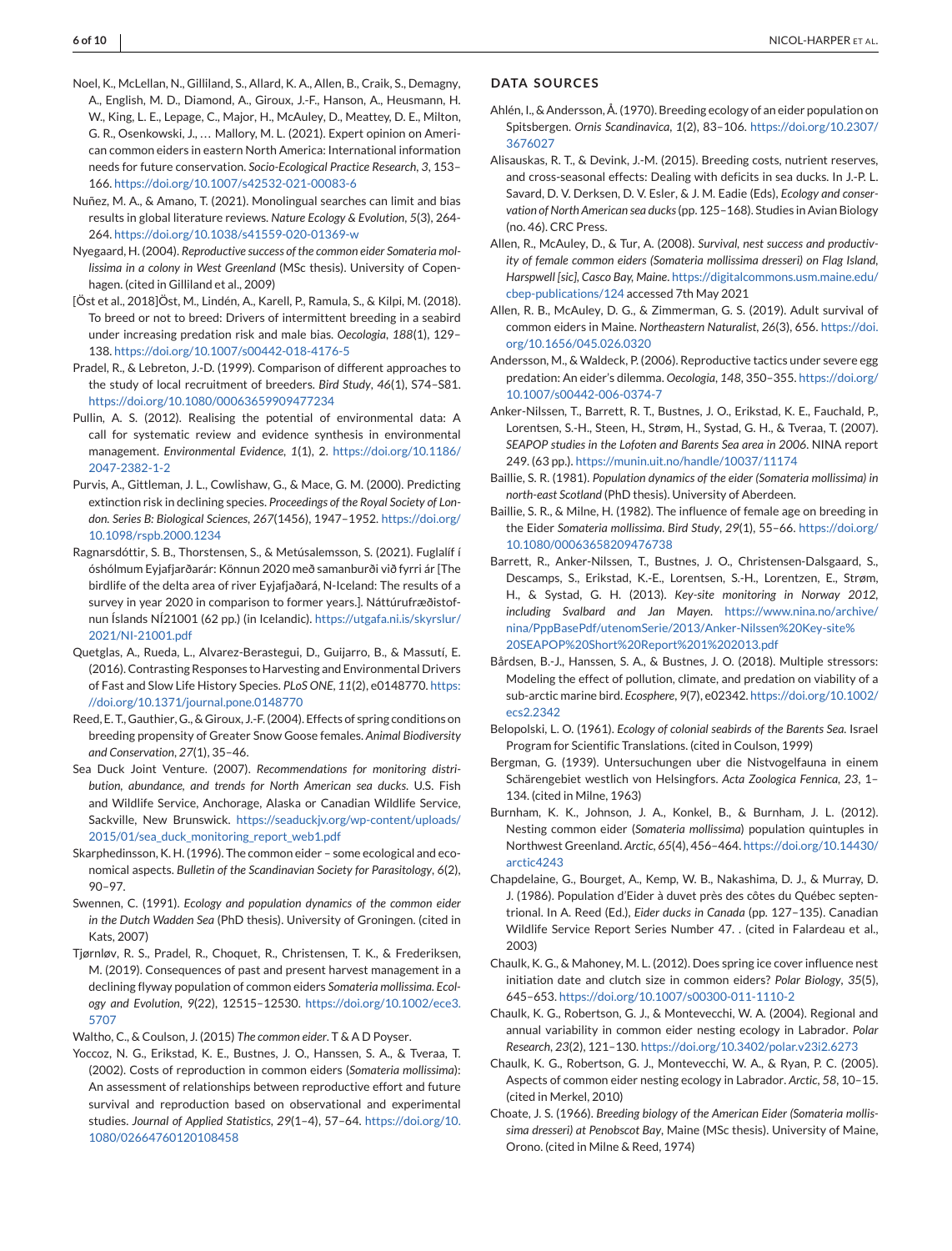- Christensen, K. D., & Falk, K. (2001). Status of the common eider breeding in the municipality of Avanersuaq (Thule), Northwest Greenland. *Polar Research*, *20*, 109–114. <https://doi.org/10.3402/polar.v20i1.6504>
- Christensen, T. K., & Hounisen, J. P. (2014). Managing hunted populations through sex-specific season lengths: A case of the Common Eider in the Baltic-Wadden Sea flyway population. *European Journal of Wildlife Research*, *60*(5), 717–726. <https://doi.org/10.1007/s10344-014-0840-1>
- Christensen, T. K., & Noer, H. (2001). *Monitoring breeding eiders at Saltholm, 2000*. Report to Øresundskonsortiet. Kalø, NERI. (cited in Christensen & Hounisen, 2014)
- Cornish, B. J., & Dickson, D. L. (1997). Common Eiders nesting in the western Canadian Arctic. In Dickson, D. L. (Ed)., *King and common eiders of the Western Canadian Arctic* (pp. 40–50). Canadian Wildlife Service Occasional Paper No. 94. . (cited in Falardeau et al., 2003)
- Coulson, J. C. (1984). The population dynamics of the eider duck *Somateria mollissima* and evidence of extensive non-breeding by adult ducks. *Ibis*, *126*(4), 525–543. [https://doi.org/10.1111/j.1474-919X.1984.tb02078.](https://doi.org/10.1111/j.1474-919X.1984.tb02078.x) [x](https://doi.org/10.1111/j.1474-919X.1984.tb02078.x)
- Coulson, J. C. (1999). Variation in clutch size of the common eider: A study based on 41 breeding seasons on Coquet Island, Northumberland, England. *Waterbirds*, *22*(2), 225. <https://doi.org/10.2307/1522211>
- Coulson, J. C. (2010). A long-term study of the population dynamics of common eiders *Somateria mollissima*: Why do several parameters fluctuate markedly? *Bird Study*, *57*(1), 1–18. [https://doi.org/10.1080/](https://doi.org/10.1080/00063650903295729) [00063650903295729](https://doi.org/10.1080/00063650903295729)
- Cooch, F. G. (1986). The numbers of nesting Northern Eiders on the West Foxe Islands, NWT, in 1956 and 1976. In A. Reed (Ed.), *Eider ducks in Canada* (pp. 114–118). Canadian Wildlife Service Report Series Number 47
- D'Alba, L. B. L. (2007). *Micro and macroclimate effects on reproductive performance of common eiders*(PhD thesis). University of Glasgow.
- D'Alba, L., Spencer, K. A., Nager, R. G., & Monaghan, P. (2011). State dependent effects of elevated hormone: Nest site quality, corticosterone levels and reproductive performance in the common eider. *General and Comparative Endocrinology*, *172*(2), 218–224. [https://doi.org/10.1016/j.](https://doi.org/10.1016/j.ygcen.2011.03.006) [ygcen.2011.03.006](https://doi.org/10.1016/j.ygcen.2011.03.006)
- Descamps, S., Bêty, J., Love, O. P., & Gilchrist, H. G. (2011). Individual optimization of reproduction in a long-lived migratory bird: A test of the condition-dependent model of laying date and clutch size. *Functional Ecology*, *25*(3), 671–681. [https://doi.org/10.1111/j.1365-2435.](https://doi.org/10.1111/j.1365-2435.2010.01824.x) [2010.01824.x](https://doi.org/10.1111/j.1365-2435.2010.01824.x)
- Descamps, S., Gilchrist, H. G., Bêty, J., Buttler, E. I., & Forbes, M. R. (2009). Costs of reproduction in a long-lived bird: Large clutch size is associated with low survival in the presence of a highly virulent disease. *Biology Letters*, *5*(2), 278–281. <https://doi.org/10.1098/rsbl.2008.0704>
- Descamps, S., Jenouvrier, S., Gilchrist, H. G., & Forbes, M. R. (2012). Avian cholera, a threat to the viability of an Arctic seabird colony? *PLoS ONE*, *7*(2), e29659. <https://doi.org/10.1371/journal.pone.0029659>
- Ekroos, J., Öst, M., Karell, P., Jaatinen, K., & Kilpi, M. (2012). Philopatric predisposition to predation-induced ecological traps: Habitat-dependent mortality of breeding eiders. *Oecologia*, *170*(4), 979–986. [https://doi.org/](https://doi.org/10.1007/s00442-012-2378-9) [10.1007/s00442-012-2378-9](https://doi.org/10.1007/s00442-012-2378-9)
- Edwards, W. A. (1957). Report on eider duck project, Payne Bay, P.Q. Department of Northern Affairs and National Resources. (cited in Cooch, 1965)
- Egevang, C., Stenhouse, I. J., Rasmussen, L. M., Willemoes, M., & Ugarte, F. (2008). *Field report from Sand Island, Northeast Greenland – 2008*. Greenland Institute of Natural Resources. [http://www.arctictern.info/carsten/](http://www.arctictern.info/carsten/pdf/Fieldreport_+SandIsland_2008_final.pdf) [pdf/Fieldreport\\_+SandIsland\\_2008\\_final.pdf](http://www.arctictern.info/carsten/pdf/Fieldreport_+SandIsland_2008_final.pdf)
- Erikstad, K. E., & Bustnes, J. O. (1994). Clutch size determination in common eiders: An egg removal and egg addition experiment. *Journal of Avian Biology*, *25*(3), 215. <https://doi.org/10.2307/3677077>
- Erikstad, K. E., Bustnes, J. O., & Moum, T. (1993). Clutch-size determination in precocial birds: A study of the common eider. *Auk*, *110*(3), 623–628. <https://doi.org/10.2307/4088426>
- Erikstad, K. E., & Tveraa, T. (1995). Does the cost of incubation set limits to clutch size in common eiders *Somateria mollissima*? *Oecologia*, *103*(3), 270–274. <https://doi.org/10.1007/BF00328614>
- Falardeau, G., Rail, J. F., Gilliland, S., & Savard, J. P. L. (2003). *Breeding survey of common eiders along the west coast of Ungava Bay, in summer 2000, and a supplement on other nesting aquatic birds. Environment Canada, Environmental Conservation Branch, Canadian Wildlife Service, Quebec Region*. Technical Report Series Number 405. [https://www.researchgate.net/profile/Jean-Pierre-Savard/publication/](https://www.researchgate.net/profile/Jean-Pierre-Savard/publication/255994235_Breeding_survey_of_Common_Eiders_along_the_west_coast_of_Ungava_Bay_in_summer_2000_and_a_supplement_on_other_nesting_aquatic_birds/links/00b495215614615ab8000000/Breeding-survey-of-Common-Eiders-along-the-west-coast-of-Ungava-Bay-in-summer-2000-and-a-supplement-on-other-nesting-aquatic-birds.pdf) [255994235\\_Breeding\\_survey\\_of\\_Common\\_Eiders\\_along\\_the\\_west\\_](https://www.researchgate.net/profile/Jean-Pierre-Savard/publication/255994235_Breeding_survey_of_Common_Eiders_along_the_west_coast_of_Ungava_Bay_in_summer_2000_and_a_supplement_on_other_nesting_aquatic_birds/links/00b495215614615ab8000000/Breeding-survey-of-Common-Eiders-along-the-west-coast-of-Ungava-Bay-in-summer-2000-and-a-supplement-on-other-nesting-aquatic-birds.pdf) [coast\\_of\\_Ungava\\_Bay\\_in\\_summer\\_2000\\_and\\_a\\_supplement\\_on\\_](https://www.researchgate.net/profile/Jean-Pierre-Savard/publication/255994235_Breeding_survey_of_Common_Eiders_along_the_west_coast_of_Ungava_Bay_in_summer_2000_and_a_supplement_on_other_nesting_aquatic_birds/links/00b495215614615ab8000000/Breeding-survey-of-Common-Eiders-along-the-west-coast-of-Ungava-Bay-in-summer-2000-and-a-supplement-on-other-nesting-aquatic-birds.pdf) [other\\_nesting\\_aquatic\\_birds/links/00b495215614615ab8000000/](https://www.researchgate.net/profile/Jean-Pierre-Savard/publication/255994235_Breeding_survey_of_Common_Eiders_along_the_west_coast_of_Ungava_Bay_in_summer_2000_and_a_supplement_on_other_nesting_aquatic_birds/links/00b495215614615ab8000000/Breeding-survey-of-Common-Eiders-along-the-west-coast-of-Ungava-Bay-in-summer-2000-and-a-supplement-on-other-nesting-aquatic-birds.pdf) [Breeding-survey-of-Common-Eiders-along-the-west-coast-of-Ungava-](https://www.researchgate.net/profile/Jean-Pierre-Savard/publication/255994235_Breeding_survey_of_Common_Eiders_along_the_west_coast_of_Ungava_Bay_in_summer_2000_and_a_supplement_on_other_nesting_aquatic_birds/links/00b495215614615ab8000000/Breeding-survey-of-Common-Eiders-along-the-west-coast-of-Ungava-Bay-in-summer-2000-and-a-supplement-on-other-nesting-aquatic-birds.pdf)[Bay-in-summer-2000-and-a-supplement-on-other-nesting-aquatic-birds.](https://www.researchgate.net/profile/Jean-Pierre-Savard/publication/255994235_Breeding_survey_of_Common_Eiders_along_the_west_coast_of_Ungava_Bay_in_summer_2000_and_a_supplement_on_other_nesting_aquatic_birds/links/00b495215614615ab8000000/Breeding-survey-of-Common-Eiders-along-the-west-coast-of-Ungava-Bay-in-summer-2000-and-a-supplement-on-other-nesting-aquatic-birds.pdf) [pdf.](https://www.researchgate.net/profile/Jean-Pierre-Savard/publication/255994235_Breeding_survey_of_Common_Eiders_along_the_west_coast_of_Ungava_Bay_in_summer_2000_and_a_supplement_on_other_nesting_aquatic_birds/links/00b495215614615ab8000000/Breeding-survey-of-Common-Eiders-along-the-west-coast-of-Ungava-Bay-in-summer-2000-and-a-supplement-on-other-nesting-aquatic-birds.pdf)
- Fast, P. L. F., Fast, M., Mosbech, A., Sonne, C., Gilchrist, H. G., & Descamps, S. (2011). Effects of implanted satellite transmitters on behavior and survival of female common eiders. *Journal of Wildlife Management*, *75*(7), 1553–1557. <https://doi.org/10.1002/jwmg.220>
- Fleming, B., & McDonald, M. (1987). *A nest census and the economic potential of the Hudson Bay eider in the southern Belcher Islands, N.W.T: a report prepared for the Department of Indian and Northern Affairs, GNWT region* (Project no. 176057). Sanikiluaq, Canada. (cited in Robertson et al., 2001)
- Flint, P. L., Moran, C. L., & Schamber, J. L. (1998). Survival of common eider *Somateria mollissima* adult females and ducklings during brood rearing. *Wildfowl*, *49*(49), 103–109.
- Flint, V. E. (1955). The biology of eider duck. *Bulletin of the Moscow Society of Naturalists Biological Series*, *60*(4), 58–63 (in Russian). (cited in Milne, 1963)
- Freeman, M. M. R. (1970). Observations on the seasonal behaviour of the Hudson Bay eider (*Somateria mollissima sedentaria*). *Canadian Field-Naturalist*, *84*(2), 145–153.
- Frich, A. S., Christensen, K. D., & Falk, K. (1998). *Ederfugle-optællinger i Kangaatsiaq og Avanersuaq 1997* [Counts of eiders in Kangaatsiaq and Avanersuaq 1997]. Technical Report no. (10). Greenland Institute of Natural Resources, Nuuk, Greenland (in Danish). (cited in Merkel, 2010)
- Gerassimova, T. D., & Baranova, Z. M. (1960). Ecology of the common eider in the Kandalaksha sanctuary. *Proceedings of the Kandalaksha Sanctuary*, *3*, 8–90 (in Russian). (cited in Swennen, 1983)
- Gerell, R. (1985). Habitat selection and nest predation in a common eider population in Southern Sweden. *Ornis Scandinavica*, *16*(2), 129. [https://](https://doi.org/10.2307/3676478) [doi.org/10.2307/3676478](https://doi.org/10.2307/3676478)
- Gilliland, S. G., G. Gilchrist, H, R., R, F., Robertson, G. J., Savard, J.-P. L., Merkel, F., & Mosbech, A. (2009). Evaluating the sustainability of harvest among northern common eiders *Somateria mollissima borealis* in Greenland and Canada. *Wildlife Biology*, *15*(1), 24–36. <https://doi.org/10.2981/07-005>
- Goudie, R. I., Robertson, G. J., & Reed, A. (2020). Common Eider (Somateria mollissima), version 1.0. In *Birds of the World* (S. M. Billerman (Ed.), Cornell Lab of Ornithology, Ithaca, NY, USA. [https://doi.org/10.2173/bow.](https://doi.org/10.2173/bow.comeid.01) [comeid.01](https://doi.org/10.2173/bow.comeid.01)
- Götmark, F., & Ahlund, M. (1988). Nest predation and nest site selection among eiders *Somateria mollissima*: The influence of gulls. *Ibis*, *130*(1), 111–123. <https://doi.org/10.1111/j.1474-919X.1988.tb00961.x>
- Gross, A. O. (1938). Eider ducks of Kent's Island. *Auk*, *55*(3), 387–400. [https:](https://doi.org/10.2307/4078408) [//doi.org/10.2307/4078408](https://doi.org/10.2307/4078408)
- Gudmundsson, F. (1932). Beobachtungen an isländischen Eiderenten (Somateria m. mollissima) [Observations on Icelandic Common Eiders (Somateria m. mollissima).]. *Beiträge zur Fortpflanzungsbiologie der Vogel*, 3/4. (cited in Cooch, 1965)
- Guignion, D. L. (1967). *A nesting study of the Common Eider (Somateria mollissima dresseri) in the St Lawrence estuary* (MSc thesis), Université Laval, Quebec. (cited in Milne & Reed, 1974)
- Guignion, D. (1968). Clutch size and incubation period of the American eider (*Somateria mollissima dresseri*) on Brandypot Island. *Naturaliste Canadien*, *95*, 1145–1152. (cited in Robertson et al., 2001)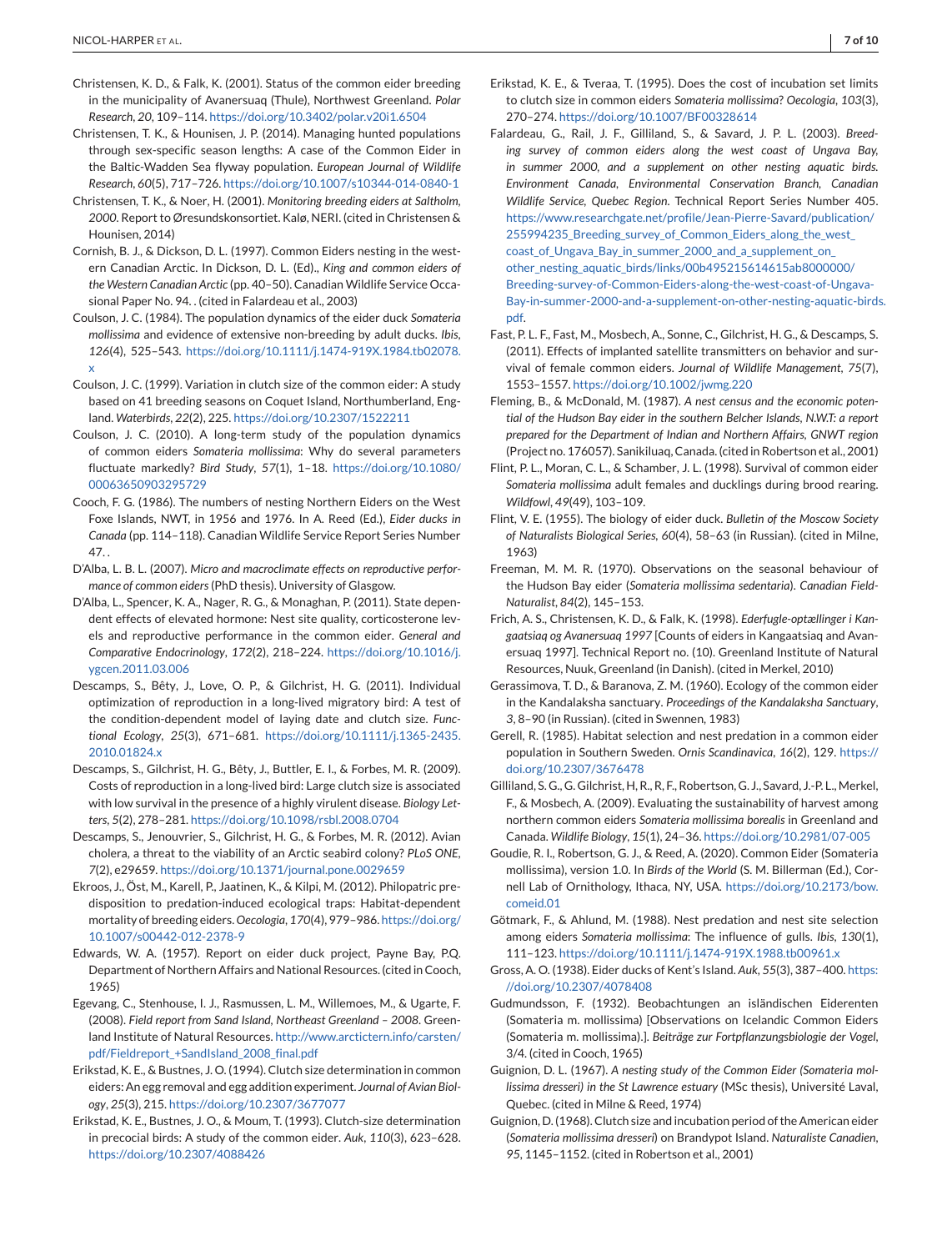- Guild, B. L. (1974). *The breeding biology of the Hudson Bay eider at La Pérouse Bay, Manitoba* (MSc thesis). Wright State University. (cited in Robertson et al., 2001)
- Hagelund, K., & Norderhaug, M. (1975). Studies of the productivity of the Svalbard eider (*Somateria mollissima* (L.)) under optimal conditions. *Norsk Polarinstitut Arbok*, *1975*, 163–174. (cited in Swennen, 1983)
- Hario, M., Hollmén, T. E., Morelli, T. L., & Scribner, K. T. (2002). Effects of mate removal on the fecundity of common eider *Somateria mollissima* females. *Wildlife Biology*, *8*(1), 161–168. <https://doi.org/10.2981/wlb.2002.029>
- Hario, M., Mazerolle, M. J., & Saurola, P. (2009). Survival of female common eiders *Somateria m. mollissima* in a declining population of the northern Baltic Sea. *Oecologia*, *159*(4), 747–756. [https://doi.org/10.1007/](https://doi.org/10.1007/s00442-008-1265-x) [s00442-008-1265-x](https://doi.org/10.1007/s00442-008-1265-x)
- Hario, M., & Rintala, J. (2006). Fledgling production and population trends in Finnish common eiders (*Somateria mollissima mollissima*) – evidence for density dependence. *Canadian Journal of Zoology*, *84*, 1038–1046. [https:](https://doi.org/10.1139/z06-077) [//doi.org/10.1139/z06-077](https://doi.org/10.1139/z06-077)
- Hario, M., & Rintala, J. (2009). Age of first breeding in the Common Eider *Somateria m. mollissima* population in the northern Baltic Sea. *Ornis Fennica*, *86*, 81–88.
- Hario, M., & Selin, K. (2002). Cohort-specific differences in reproductive output in a declining common eider *Somateria mollissima* population. *Danish Review of Game Biology*, *16*(1), 33–45. (cited in Hario et al., 2009)
- Hildén, O. (1964). Ecology of duck populations in the island group of Valassaaret, Gulf of Bothnia. *Annales Zoologici Fennici*, *1*, 153–279.
- Iverson, S. A. (2015). *Quantifying the demographic and population impact of avian cholera on northern common eiders in the face of ancillary threats and changing environmental circumstances*(PhD thesis). Carleton University.
- Jean-Gagnon, F., Legagneux, P., Gilchrist, G., Bélanger, S., Love, O. P., & Bêty, J. (2018). The impact of sea ice conditions on breeding decisions is modulated by body condition in an arctic partial capital breeder. *Oecologia*, *186*(1), 1–10. <https://doi.org/10.1007/s00442-017-4002-5>
- Joensen, A. H., & Preuss, N. O. (1972). Report on the ornithological expedition to Northwest Greenland 1965. Meddelelser om Grønland. *Bioscience*, *191*, 1–58. (cited in Merkel, 2010)
- Kats, R. K. H. (2007). *Common eiders Somateria mollissima in the Netherlands: The rise and fall of breeding and wintering populations in relation to stocks of shellfish* (PhD thesis). University of Groningen.
- Keller, V. E. (1991). Effects of human disturbance on Eider ducklings *Somateria mollissima* in an estuarine habitat in Scotland. *Biological Conservation*, *58*(2), 213–228. [https://doi.org/10.1016/0006-3207\(91\)90120-X](https://doi.org/10.1016/0006-3207(91)90120-X)
- Kilpi, M., & Lindström, K. (1997). Habitat-specific clutch size and cost of incubation in common eiders, *Somateria mollissima*. *Oecologia*, *111*(3), 297–301. <https://doi.org/10.1007/s004420050238>
- Koenig, A., & Le Roi, O. (1911). *Avifauna Spitsbergensis*. (cited unseen in Milne, 1963)
- Koneff, M. D., Zimmerman, G. S., Dwyer, C. P., Fleming, K. K., Padding, P. I., Devers, P. K., Johnson, F. A., Runge, M. C., & Roberts, A. J. (2017). Evaluation of harvest and information needs for North American sea ducks. *PLoS ONE*, *12*(4), e0175411. [https://doi.org/10.1371/journal.](https://doi.org/10.1371/journal.pone.0175411) [pone.0175411](https://doi.org/10.1371/journal.pone.0175411)
- Krementz, D. G., Hines, J. E., & Caithamer, D. F. (1996). Survival and recovery rates of American eiders in Eastern North America. *Journal of Wildlife Management*, *60*(4), 855. <https://doi.org/10.2307/3802386>
- Laurila, T. (1989). Nest site selection in the common eider *Somateria mollissima*: Differences between the archipelago zones. *Ornis Fennica*, *66*, 100– 111.
- Lemieux, L. (1954). Eider survey 1954, Apple Island. Canadian Wildlife Service, Department of Northern Affairs and National Resources. (cited in Cooch, 1965)
- Lewis, H. F. (1939). Size of sets of eggs of the American Eider. *Journal of Wildlife Management*, *3*(1), 70–73. (cited in Milne, 1963) [https://doi.org/](https://doi.org/10.2307/3796397) [10.2307/3796397](https://doi.org/10.2307/3796397)
- McAloney, R. K. (1973). *Brood ecology of the common eider (Somateria mollissima dresseri) in the Liscombe area of Nova Scotia* (MSc thesis). Acadia University. (cited in Milne & Reed, 1974)
- McAuley, D. G., Allen, R. B., Corr, P., Welch, L., Benedict, B., & Hines, J. E. (2008). Survival and recovery rates of common eiders (*Somateria mollissima*) banded on Maine Coastal Islands. In 3rd North American Sea Duck Conference, Nov. 10–14, 2008, Quebec City, Quebec. (cited in Allen et al., 2008)
- McDonald, M., & Fleming, B. (1990). *Development of a community-based eider down industry in Sanikiluaq: Resource management and business strategies: A report prepared for the Canada-Northwest Territories economic development agreement*. Project no. 561 510. Sanikiluaq, Canada. (cited in Robertson et al., 2001)
- Mehlum, F. (1991). Egg predation in a breeding colony of the common eider *Somateria mollissima* in Kongsfjorden, Svalbard.*Nordsk Polarinstitutt Skrifter*, *195*, 37–45.
- Mehlum, F. (2012). Effects of sea ice on breeding numbers and clutch size of a high arctic population of the common eider *Somateria mollissima*. *Polar Science*, *6*(1), 143–153. <https://doi.org/10.1016/J.POLAR.2012.03.004>
- Meltofte, H. (1978). A breeding association between Eiders and tethered huskies in North-east Greenland. *Wildfowl*, *29*, 45–54.
- Mendenhall, V. M. (1975).*Growth and mortality factors of eider ducklings*(PhD thesis). University of Aberdeen.
- Mendenhall, V. M., & Milne, H. (1985). Factors affecting duckling survival of eiders *Somateria mollissima* in northeast Scotland. *Ibis*, *127*(2), 148–158. <https://doi.org/10.1111/j.1474-919X.1985.tb05051.x>
- Merkel, F. R. (2010). Evidence of recent population recovery in common eiders breeding in Western Greenland. *Journal of Wildlife Management*, *74*(8), 1869–1874. <https://doi.org/10.2193/2009-189>
- Milne, H. (1963). *Seasonal distribution and breeding biology of the eider, Somateria mollissima mollissima L., in the north-east of Scotland* (PhD thesis). University of Aberdeen.
- Milne, H. (1974). Breeding numbers and reproductive rate of eiders at the Sands of Forvie National Nature Reserve, Scotland. *Ibis*, *116*(2), 135– 152. <https://doi.org/10.1111/j.1474-919X.1974.tb00233.x>
- Milton, G. R., Iverson, S. A., Smith, P. A., Tomlik, M. D., Parsons, G. J., & Mallory, M. L. (2016). Sex-specific survival of adult common eiders in Nova Scotia, Canada. *Journal of Wildlife Management*, *80*(8), 1427–1436. [https:](https://doi.org/10.1002/jwmg.21135) [//doi.org/10.1002/jwmg.21135](https://doi.org/10.1002/jwmg.21135)
- Nakashima, D. J., & Murray, D. J. (1988). The Common Eider (*Somateria mollissima sedentaria*) of eastern Hudson Bay: a survey of nest colonies and Inuit ecological knowledge. 0-921652-02-X, Makivik Corporation, Research Department, xxiv + 174 pp. (cited in Falardeau et al., 2003)
- Noer, H., & Hansen, E. B. (1990). Population dynamics of growing and stable eider *Somateria mollissima* colonies. In H. Noer & G. Nehls (Eds.), *Population processes in the Eider*. (cited in Kats, 2007)
- Nyegaard, H. (2004). *Reproductive success of the common eider Somateria mollissima in a colony in West Greenland* (MSc thesis). University of Copenhagen. (cited in Gilliland et al., 2009)
- Oosterhuis, R., & van Dijk, K. (2002). Effect of food shortage on the reproductive output of common eiders *Somateria mollissima* breeding at Griend (Wadden Sea). *Atlantic Seabirds*, *4*(1), 29–38. [http://](http://natuurtijdschriften.nl/search?identifier=546137) [natuurtijdschriften.nl/search?identifier=546137](http://natuurtijdschriften.nl/search?identifier=546137)
- [Öst et al., 2018]Öst, M., Lindén, A., Karell, P., Ramula, S., & Kilpi, M. (2018). To breed or not to breed: Drivers of intermittent breeding in a seabird under increasing predation risk and male bias. *Oecologia*, *188*(1), 129– 138. <https://doi.org/10.1007/s00442-018-4176-5>
- Paavolainen, E.-P. (1957). Die Vogelfauna des ausseren Scharenhofes im ostlichen Teil des Finnischen Meerbusens. 1 und 2. *Societas Zoologicabotanica Fennica Vanamo*, *18*(5), 1–51. (cited in Swennen, 1983)
- Paludan, K. (1962). Ederfuglene i de danske farvande. *Danske Vildtundersøgelser*, *10*, 1–87. (cited in Kats, 2007)
- Paynter, R. A. (1951). Clutch-size and egg mortality of Kent Island Eiders. *Ecology*, *32*(3), 497–507. <https://doi.org/10.2307/1931726>